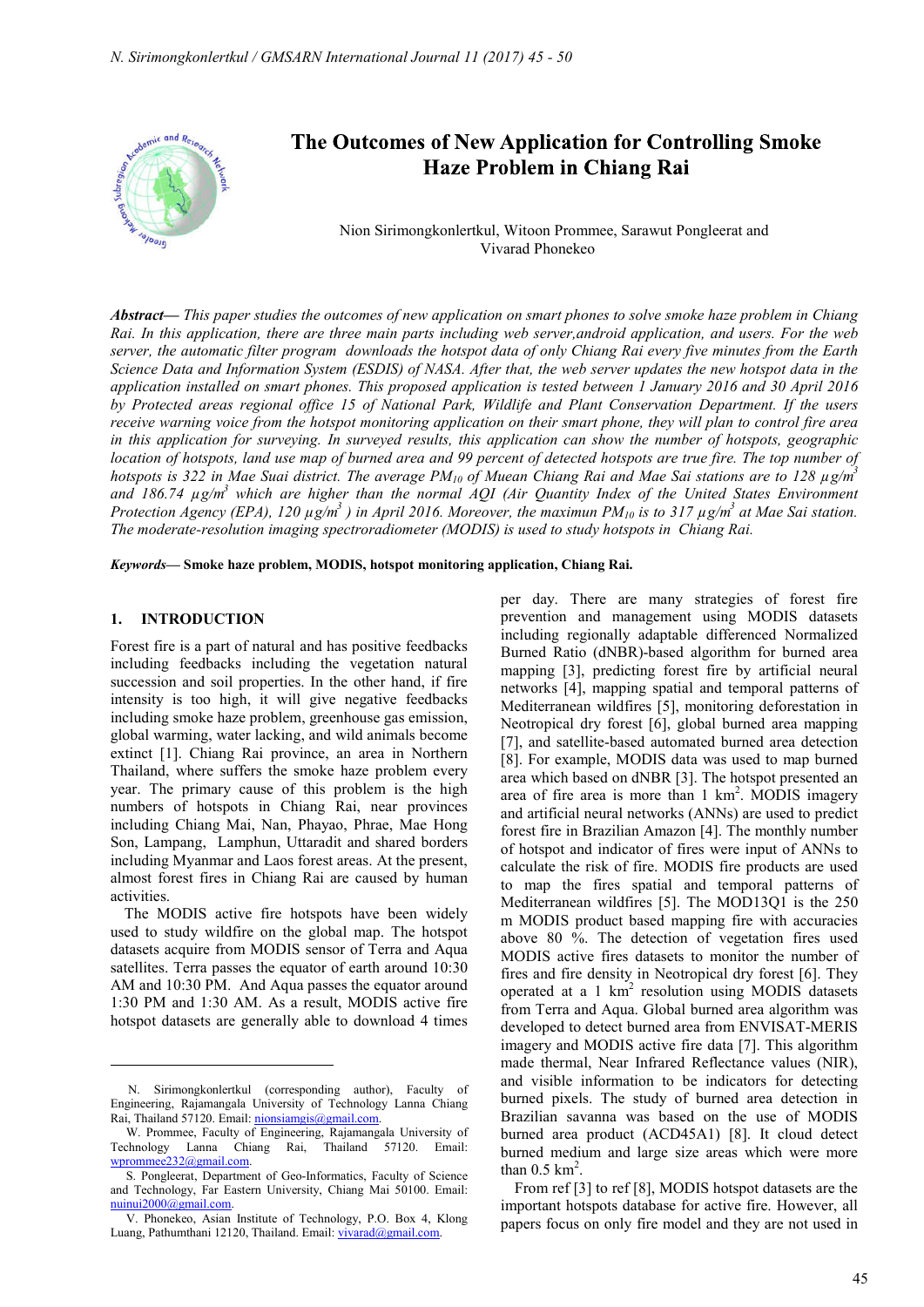the real condition to lead to activities.

In this paper, we propose new application for controlling hotspot problem. The MODIS hotspot datasets are transferred to easy platform on smart phone. The users can use this application to detect fire location, fire warning, and show google map for surveying at burned area in Chiang Rai. Moreover, it is an active fire navigator which decreases travelling time to fire location. The outcomes of this application are experiment and result including hotspots surveying, the activities of the provincial officers, the relation of  $PM_{10}$ and the number of hotspots, and application accuracy. This application was tested in Chiang Rai province by protected areas regional office 15 between 1 January 2016 and 30 April 2016.

# **2. METHODOLOGY**

## *2.1 The hotspot monitoring application*

The processes of the hotspot monitoring application can be described in seven steps as follows:



**Fig.1. Flowchart of system** 

*Step 1*: The web server download hotspot datasets of Southeast Asian from the Fire Information for Resource Management System (FIRMS) which distributes Near Real – Time active fire

data from MODIS.

- *Step 2*: The hotspot datasets of Chiang Rai including date, time, location and percent's fire confident, are chosen by the filter program of the web server.
- *Step 3*: The hotspot location of Chiang Rai are pointed at Google Map.
- *Step 4*: The web server update new hotspots to the application on installed smart phones.
- *Step 5*: The smart phones display warning message to users.
- *Step 6*: The land use map of active fire area is considered. If it is true active fire, go to step 7. Otherwise, go to stop.
- *Step 7*: The protected areas regional officer 15 go to control active fire area and report this event back to the office.

### *2.2 The users: Protected areas regional office 15 of National Park, Wildlife and Plant Conservation Department*

Protected areas regional office 15 is an agency under National Park, Wildlife and Plant Conservation Department, Ministry of Natural Resources and Environment acting as follows:

1) Prepare a management plan in the area of conservation in accordance with the plans and policies of the Department of National Parks, Wildlife and Plant Conservation.

2) Work on the management of forest resources, forest management, conservation of nature reserves and other protected wildlife including National Park Watershed conservation area, handling wildfire prevention, suppression of encroachment in protected areas and control of legal timber and under other related laws.

3) Operational support on education and research for the conservation and restoration of natural resources, biodiversity, and ecotourism including community activities in protected areas.

4) Support the work of other agencies involved or assigned.



**Fig. 2. A memorandum of understanding between protected areas regional office 15 and Rajamangala University of Technology Lanna Chiang Rai on 1 December 2015.**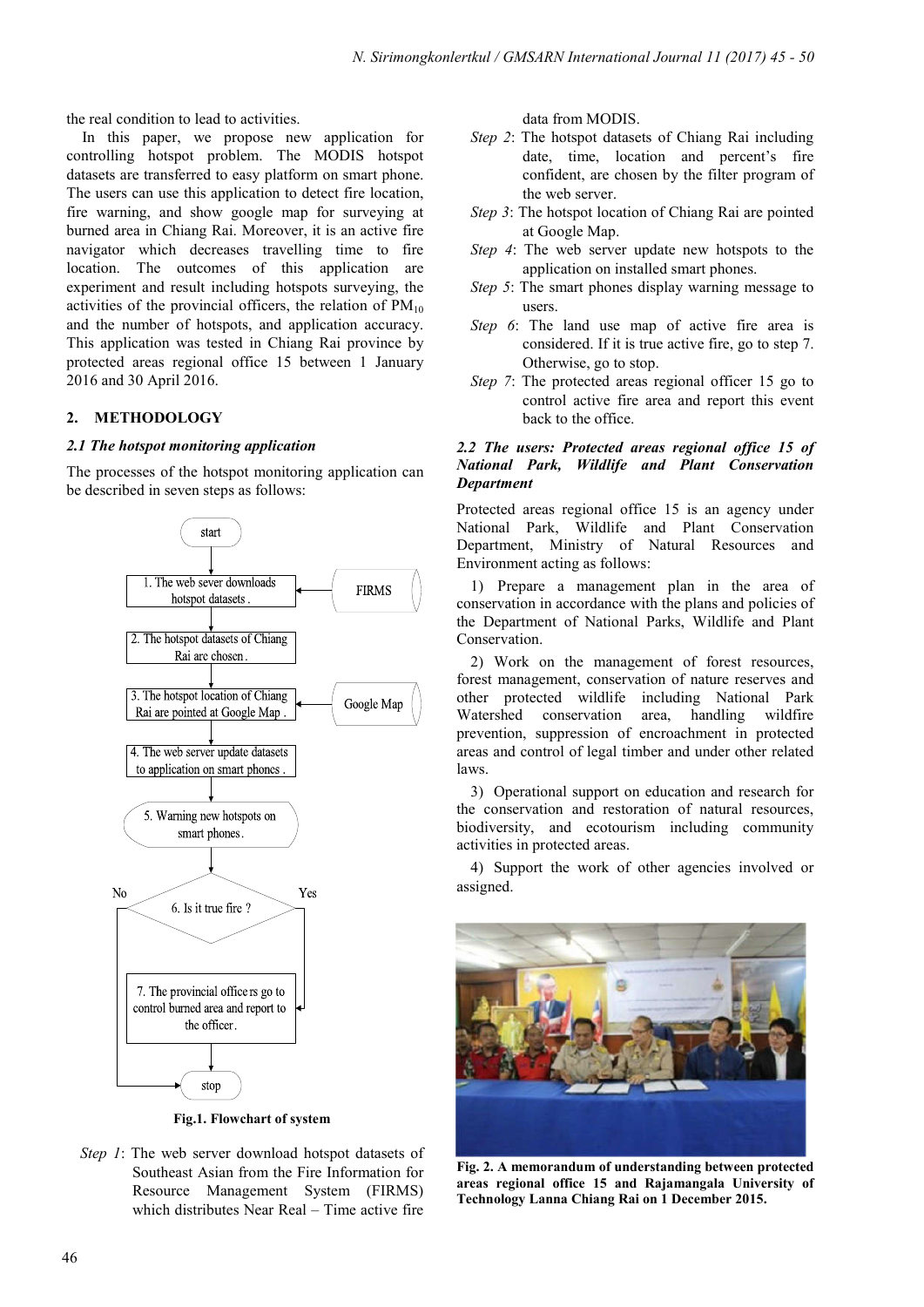Rajamangala University of Technology Lanna Chiang Rai had made a memorandum of understanding (MOU) with protected areas regional office 15 in the project title "Cooperative research in smoke haze problem" on 1 December 2015. The hotspot monitoring application on smart phones is the first research of this project.

# **3. STUDY AREA**

Chiang Rai locates at  $19^{\circ}$  54<sup> $\prime$ </sup> 30.89<sup> $\prime\prime$ </sup> N and 99<sup>°</sup> 49<sup> $\prime$ </sup> 57<sup> $\prime\prime$ </sup> E. It is subdivided into 18 districts (Amphoe). The districts are further subdivided into 124 subdistricts (Tambon) and 1,751 villages (Muban). Chiang Rai area size is about 11,577.56 square kilometers and cover land use including concession, conserved forest, agricultural land reform office, agricultural land, highway, and community area. Chiang Rai has a tropical wet and dry climate (winter). Temperature rises until April and the average temperature is to  $37.90^{\circ}$ C in summer.

#### **4. EXPERIMENT AND RESULT**

Protected areas regional office 15 has used the hotspot monitoring application on smart phones to survey and control active fire area for four months. In this event, the smoke haze problem of Chiang Rai annually happens in January, February, March, and April.







**Fig. 4. Application and surveyed hotspots of house roof.** 

In Fig. 3, at 2:05 PM on 10 March 2016, hotspot geographic location is at UTM 603855E 2203247N where is in Takaupeung subdistrict of Mae Chan district. The application alerts hotspots on fire fighter's smart phone (red shirt) of protected areas regional office 15. They use map function of this application to plan for controlling fire on agricultural land.

At 11:10 am on 8 March 2016 shown in Fig 4, hotspot location is at UTM 576953E 2176736N where is in Pa Ngio subdistrict of Wiang Pa Pao district. The application alerts hotspots on fire fighter's smart phone of protected areas regional office 15. This hotspot is near industry. From the survey, it was found that the hotspot was occurred because of heat emitted from the house roof.



**Fig. 5. Hotpot location on the application.** 

In Fig 5, this application can show land use of burned area which is very useful to slove slow managment problem and check the possibility of true fire hotspots.

| Land use                              | The number of hotspots |                  |
|---------------------------------------|------------------------|------------------|
|                                       | Application            | Surveyed results |
| Concession                            | 458                    | 458              |
| Conserved forest                      | 800                    | 793              |
| Agricultural<br>land<br>Reform Office | 42                     | 40               |
| Agricultural land                     | 58                     | 58               |
| Highway                               | 64                     | 64               |
| Community Area                        | 28                     | 28               |
| Total                                 | 1,450                  | 1,441            |

**Table 1. Surveyed results of the number of hotspots on landuse between 1 January 2016 and 30 April 2016** 

Table 1 shows the number of hotspots on different landuse of Chiang Rai between 1 January 2016 and 30 April 2016. It can clearly be seen that the large numbers of hotspots are at 793 and 458 points in conserved forest and concession respectively. Furthermore, almost hotspots are true fire. However, there are ten points of hotspots come from heat of rock and house roof in the area of conserved forest and agricultural land reform office.

Table 2 shows the number of hotspots on different districts of Chiang Rai between 1 January 2016 and 30 April 2016. The top five number of hotspots are to 332,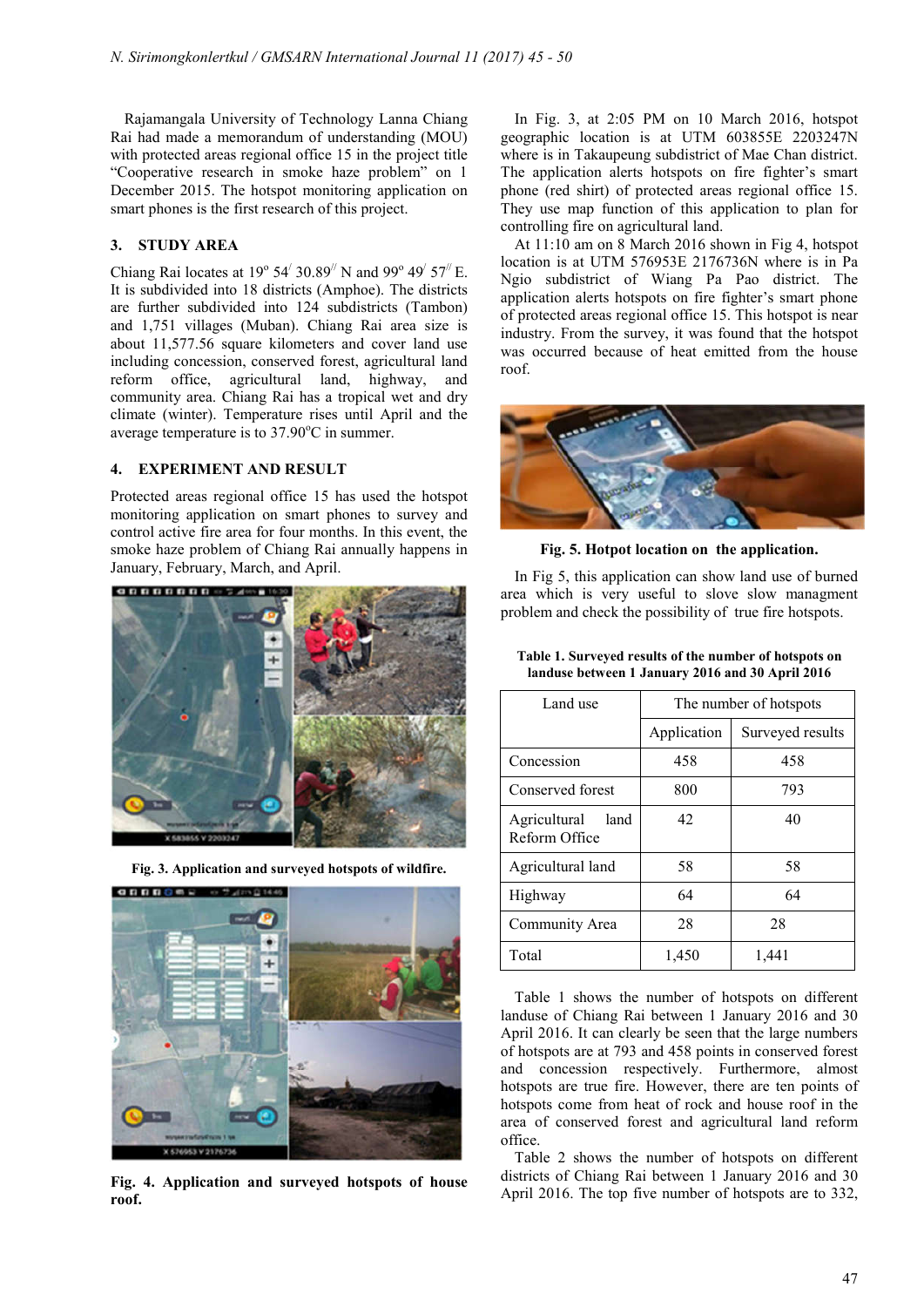235, 169, 147, and 101 hotspots in Mae Suai, Mueang Chiang Rai, Wiang Pa Pao, Mae Fa Luang, and Wiang Kaen respectively. Their almost area is big forest where risks to be burned by wildfire.

| Table 2. Surveyed results of Chiang Rai districts between 1 |
|-------------------------------------------------------------|
| January 2016 and 30 April 2016                              |

| <b>Districts</b>  | The number of hotspots |         |
|-------------------|------------------------|---------|
| (Amphoe)          | Surveyed results       | Percent |
| Mae Suai          | 322                    | 22.35   |
| Mueang Chiang Rai | 235                    | 16.31   |
| Wiang Pa Pao      | 169                    | 11.73   |
| Mae Fa Luang      | 147                    | 10.21   |
| Wiang Kaen        | 101                    | 7.01    |
| Thoeng            | 80                     | 5.55    |
| Chiang Khong      | 61                     | 4.23    |
| Mae Chan          | 61                     | 4.23    |
| Phaya Mengrai     | 60                     | 4.16    |
| Chiang Saen       | 47                     | 3.26    |
| Doi Luang         | 40                     | 2.77    |
| Phan              | 32                     | 2.22    |
| Khun Tan          | 27                     | 1.87    |
| Wiang Chiang Rung | 19                     | 1.32    |
| Mae Lao           | 16                     | 1.11    |
| Wiang Chai        | 14                     | 0.97    |
| Pa Daet           | 7                      | 0.49    |
| Mae Sai           | 3                      | 0.21    |

**Table 3. Surveyed results of Mae Suai subdistricts between 1 January 2016 and 30 April 2016** 

| Subdistricts | The number of hotspots |                  |  |
|--------------|------------------------|------------------|--|
| (Tambon)     | Application            | Surveyed results |  |
| Wawi         | 105                    | 104              |  |
| Tha Ko       | 58                     | 58               |  |
| Pa Daet      | 53                     | 52               |  |
| Si Thoi      | 23                     | 24               |  |
| Mae Suai     | 18                     | 19               |  |
| Chedi Luang  | 9                      | 9                |  |
| Mae Phrink   | $\mathfrak{D}$         | $\mathfrak{D}$   |  |
| Total        | 323                    | 322              |  |



**Fig. 6. The number of hotspots between 1 January 2016 and 30 April 2016 from the proposed application.** 

Table 3 shows the number of hotspots in Mae Suai between 1 January 2016 and 30 April 2016. The top number of hotspots is to 104 hotspots in Wawi subdistrict where has large cron fields. The farmers uasully burn cron residue fields to clear land for preparing agricultural land again.

In Fig.6, the graph shows the number of hotspots between 1 January 2016 and 30 April 2016. The number of hotspots in April has risen considerably and is more than January, Febuary, and March. The maximun number of hotspots is to 197 on 15 April 2016 which is Songkran holiday. Another indicator of the smoke haze violence is  $PM_{10}$  which means that the dust in the air is less than ten micrometers of diameter  $(PM_{10})$  and is so small that it can get into the lungs, potentially causing serious health problems. Ten micrometers are smaller than the width of a single human hair.

There are two stations at Mueang Chiang Rai  $(PM_{10,1})$ and Mae Sai ( $PM_{10,2}$ ) where can measure  $PM_{10}$  between 1 January 2016 and 30 April 2016 shown in Fig. 7 and Fig. 8.



**Fig. 7. PM10,1 between 1 January 2016 and 30 April 2016 at Mueang Chiang Rai station [10].**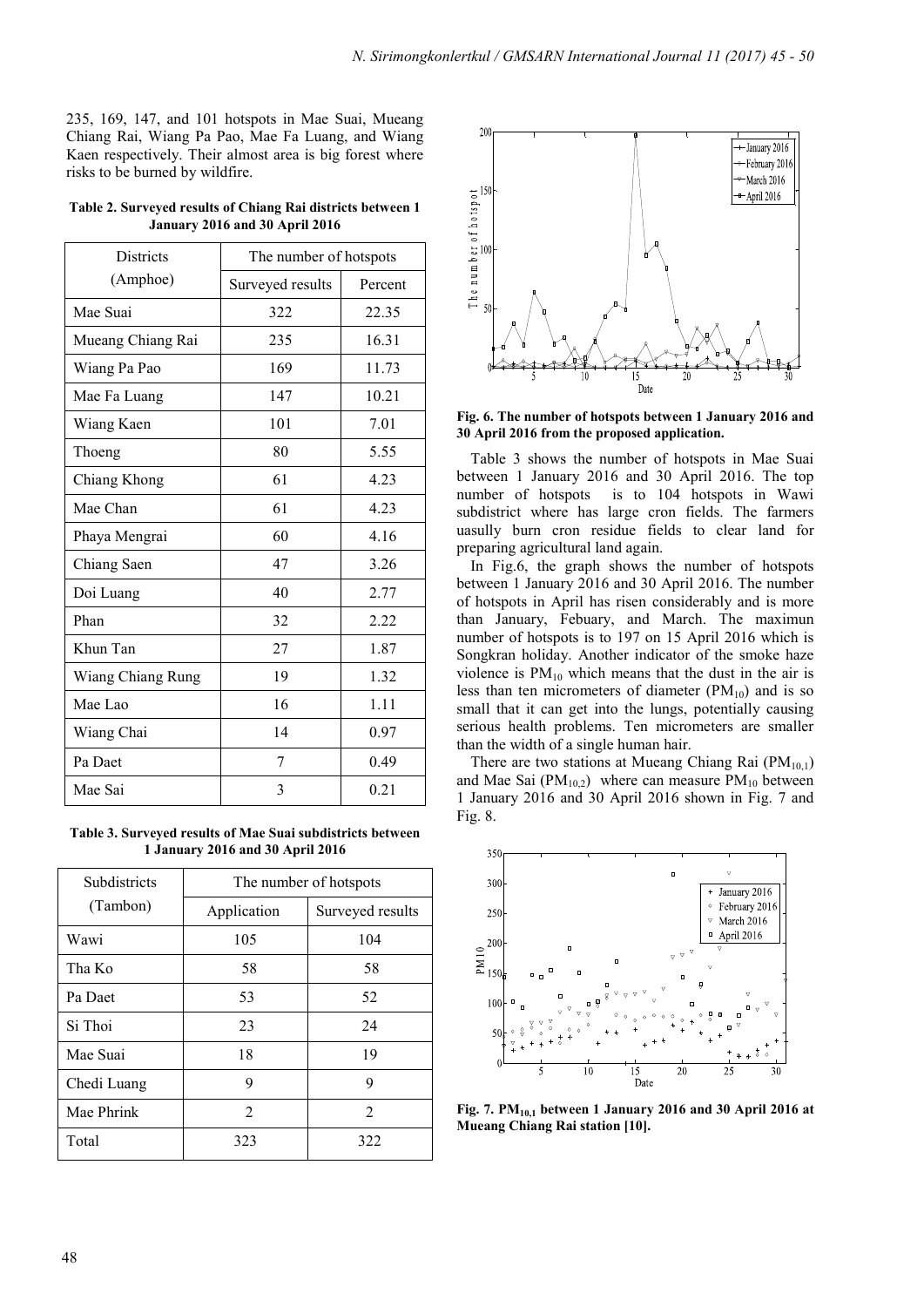

**Fig 8 PM10,2 between 1 January 2016 and 30 April 2016 at Mae Sai station [10].**

| Table 4. The statistic variances of $PM_{10}$ and the number of |
|-----------------------------------------------------------------|
| hotspot between 1 January 2016 and 30 April 2016                |

| Month    |             | Min      | Average | Max |
|----------|-------------|----------|---------|-----|
| January  | $PM_{10,1}$ | 11       | 37.42   | 69  |
|          | $PM_{10,2}$ | 13       | 35.62   | 50  |
|          | hotspot     | $\theta$ | 1.19    | 8   |
| February | $PM_{10,1}$ | 9        | 59.71   | 108 |
|          | $PM_{10,2}$ | 14       | 60.14   | 92  |
|          | hotspot     | $\theta$ | 3.92    | 24  |
| March    | $PM_{10,1}$ | 28       | 112.45  | 317 |
|          | $PM_{10,2}$ | 27       | 148.35  | 304 |
|          | hotspot     | $\theta$ | 6.32    | 36  |
| April    | $PM_{10,1}$ | 59       | 128     | 315 |
|          | $PM_{10,2}$ | 64       | 186.74  | 311 |
|          | hotspot     | 0        | 36.90   | 197 |

The table 4 shows that the average  $PM_{10}$  is higher than 120 µg/m3 (Air Quantity Index Standard [11]) in March and April 2016. Moreover,  $PM_{10}$  varies following the number of hotspots directly, which has increased dramatically by 37.42 to 128  $\mu$  g/m<sup>3</sup> at Mueang Chiang Rai station and 35.62 to 186.74  $\mu$  g/m<sup>3</sup> at Mae Sai station for four months later. The average  $PM_{10}$  of Mae Sai is higher than Mueang Chiang Rai in February, March, and April. Although, the total number of hotspots is to 3 spots. This result indicates that there are external factors including wind direction, geography, and wildfire near borders.

Although the maximum  $PM_{10}$  is 317  $\mu$  g/m<sup>3</sup> at Mueang Chiang Rai station in March 2016 but the average  $PM_{10}$ at Mae Sai station (148.35  $\mu$ g/m<sup>3</sup>) is higher than the average PM<sub>10</sub> at Mueang Chiang Rai station. Fig. 9 shows the relation of  $PM_{10}$  violence and the number of hotspots. For instance, while the hotspots are happening,  $PM_{10}$  doesn't rise instantaneously until two days later between 15 April 2016 to 17 April 2016.



Fig. 9. PM<sub>10</sub> and the number of hotspots in April 2016



**Fig. 10. The networks including government and people of wildfire prevention.** 

The researchers have proposed new application on the smart phones to be the important tool for allocating hotspots location in big meeting of Chiang Rai shown in Fig.10. There are governor, district officers, military and police officer who have interested in this application to control hotspot problem in Chiang Rai. Moreover, the citizen can this application to protection their area themselves.

Finally, the outcomes of this application make a network which composes of governor and people to prevent and control wildfire area. The action of this network can refer at www.hotspotforestfire.com. Moreover, this application is a hotspot navigator to decrease time of travelling to fire location. As a result, fire fighters of protected areas regional office 15 can control fire and decrease burned area size effectively.

#### **5. CONCLUSION**

In this paper, the proposed hotspot monitoring application effectively helps the users to monitor and control fire area which causes the smoke haze problem. The hotspot dataset based on FIRMS of NASA and 99 percent of detected hotspots are true fire. To promote this